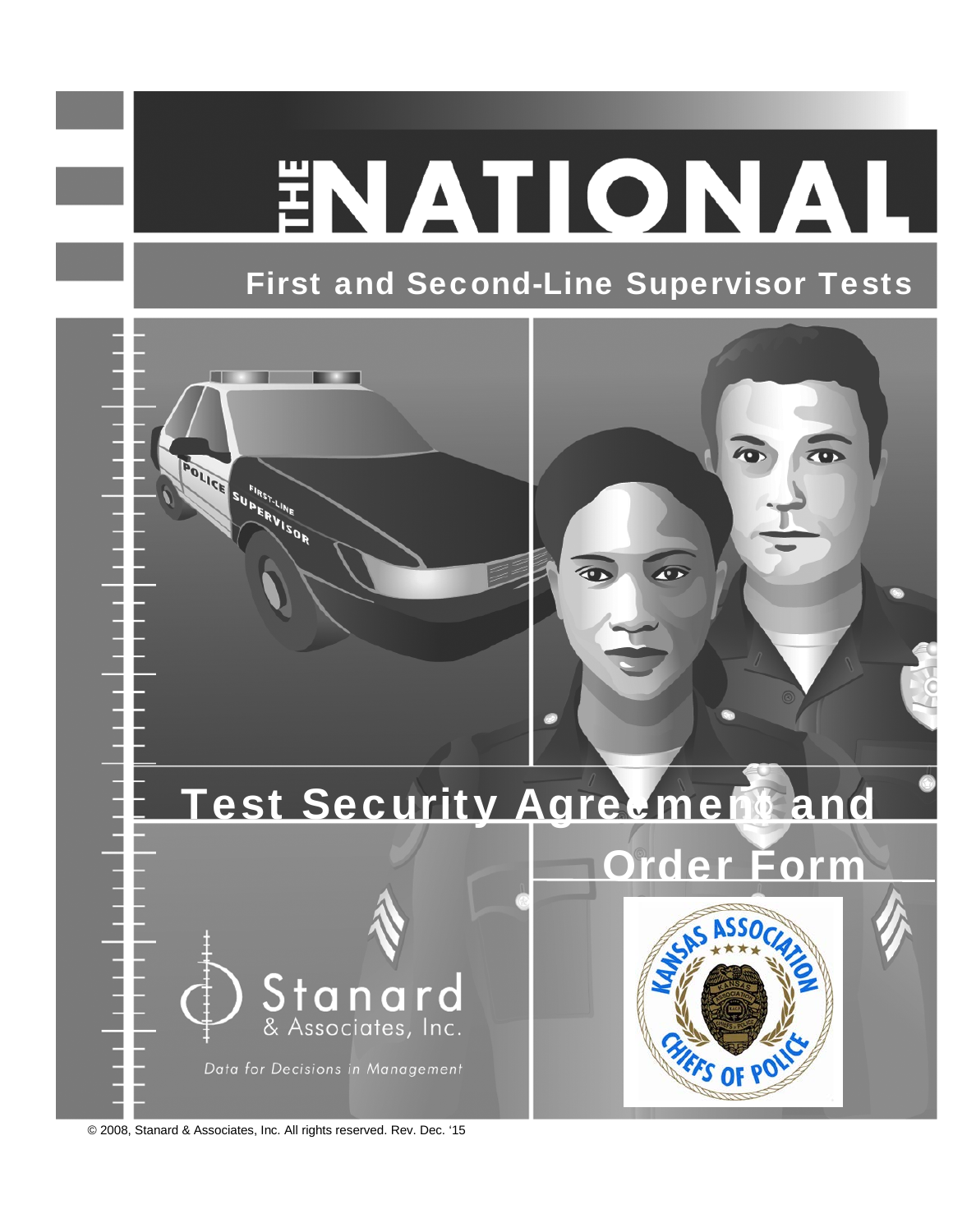## **How to Complete Your Order Form**

Following the directions given below, complete pages 3 and 4 via your computer directly in this PDF file. Once these pages are completed, principal and alternate signers must enter their digital signatures on page 3, save the file and email both pages along with required separate jurisdiction letter on agency letterhead to kacp@ksacp.net. Or you can print the completed order form, manually sign the agreement, scan and email the documents to the Kansas Association of Chiefs of Police. Note: the most current version of Adobe Reader is required to use the fillable PDF option. Go to www.adobe.com for information.

#### **GENERAL INFORMATION**

- **Ship To:** List the person who is authorized to receive the shipment of test materials. Be sure to provide the complete shipping address, including room, suite, or floor if needed. Most orders are shipped ground UPS and it is critical to have accurate zip code information.
- **Bill To:** List the person responsible for paying for the testing materials and their complete mailing address.

#### **Individual Authorized to Receive Test Results:**

If the test results should be sent to a person different than the contact listed in the shipping information section, please provide their complete mailing address.

#### **TESTING INFORMATION**

#### **Requested Study Guide and Test Arrival Date:**

|                           | List the date by which you wish to receive test materials. It is best to place your order 7 to 10<br>days prior to your requested arrival date. Note: Stanard & Associates, Inc. requires at the<br>minimum a 30-day study period for agencies using the exam.                                                                                     |
|---------------------------|----------------------------------------------------------------------------------------------------------------------------------------------------------------------------------------------------------------------------------------------------------------------------------------------------------------------------------------------------|
| <b>Test Dates:</b>        | Please list the actual dates that you will be administering the exam(s).                                                                                                                                                                                                                                                                           |
| <b>Test Results Date:</b> | Please indicate your preferred date for receiving the exam results. Turnaround time is<br>approximately 5-10 business days from the time Stanard & Associates, Inc. receives the<br>completed tests; however this may vary according to volume. If there is a conflict<br>concerning your request date, Stanard & Associates will call to discuss. |

#### **PRICE GRIDS**

**Price Grids:** Fill out the price grid appropriately for the type of test you are selecting.

#### **SUBMISSION OF ORDER AND REQUIRED SECURITY DOCUMENTS**

Please complete order form (page 4), signature page (page 3), and if from a Police Department create a formal letter on agency letterhead concerning the principle signer's responsibility for testing. Email all necessary documents to the Kansas Association of Chiefs of Police at kacp@ksacp.net.

## **National First-Line Supervisor Test and Second-Line Supervisor Test Purchase and Test Security Agreement**

#### **Purpose**

This agreement defines Stanard & Associate, Inc.'s (S&A) purchase and test security policy and procedures. It also explains how the test security guidelines are intended to protect the mutual interests of all public safety agencies and officials that use test materials obtained from S&A, as well as the interests of all persons who take such tests. In order that no person may gain special advantage by having improper access to the material, S&A requires that all users sign this agreement and fulfill its terms as a condition of making the test materials available.

- The National First- and Second-Line Supervisor Tests (NFLST/NSLST, hereafter) will be kept in locked files.
- This agreement applies to users of the NFLST/NSLST and NFLST/NSLST-related materials, including public safety agencies, employment agencies, or other entities that use the NFLST/NSLST to guide personnel decisions.
- Access to the NFLST/NSLST will be by authorized personnel only.
- NFLST/NSLST materials cannot be reproduced for any purpose.
- NFLST/NSLST will not be supplied to anyone for advance study or after the examination period.
- All test materials supplied by S&A under this agreement shall be and remain the property of S&A
- No official, staff member, consultant, or other agent of the named agency will loan, give, sell, or otherwise make available any S&A testing material to any other agency or unauthorized person.
- $\checkmark$  This purchase agreement can only be modified with written approval by Stanard & Associates, Inc. (S&A).

#### **Payment**

Full payment is due upon delivery of hard copy test results and invoice. **Your agency will be invoiced by the Kansas Association of Chiefs of Police. Please direct invoicing-related inquires to your Association contact person.**

#### **Returns**

 2008, Stanard & Associates, Inc. All rights reserved. Rev. Dec. '15 2 All used and unused tests must be returned to S&A within 14 days of your test date. Your invoice will reflect all processed tests. No restocking fee will be added to you invoice for your unused tests. Study and administration guides can not be returned for credit. Your invoice will reflect fees for all tests, used and unused, if all test materials are not received within 14 days of your test date.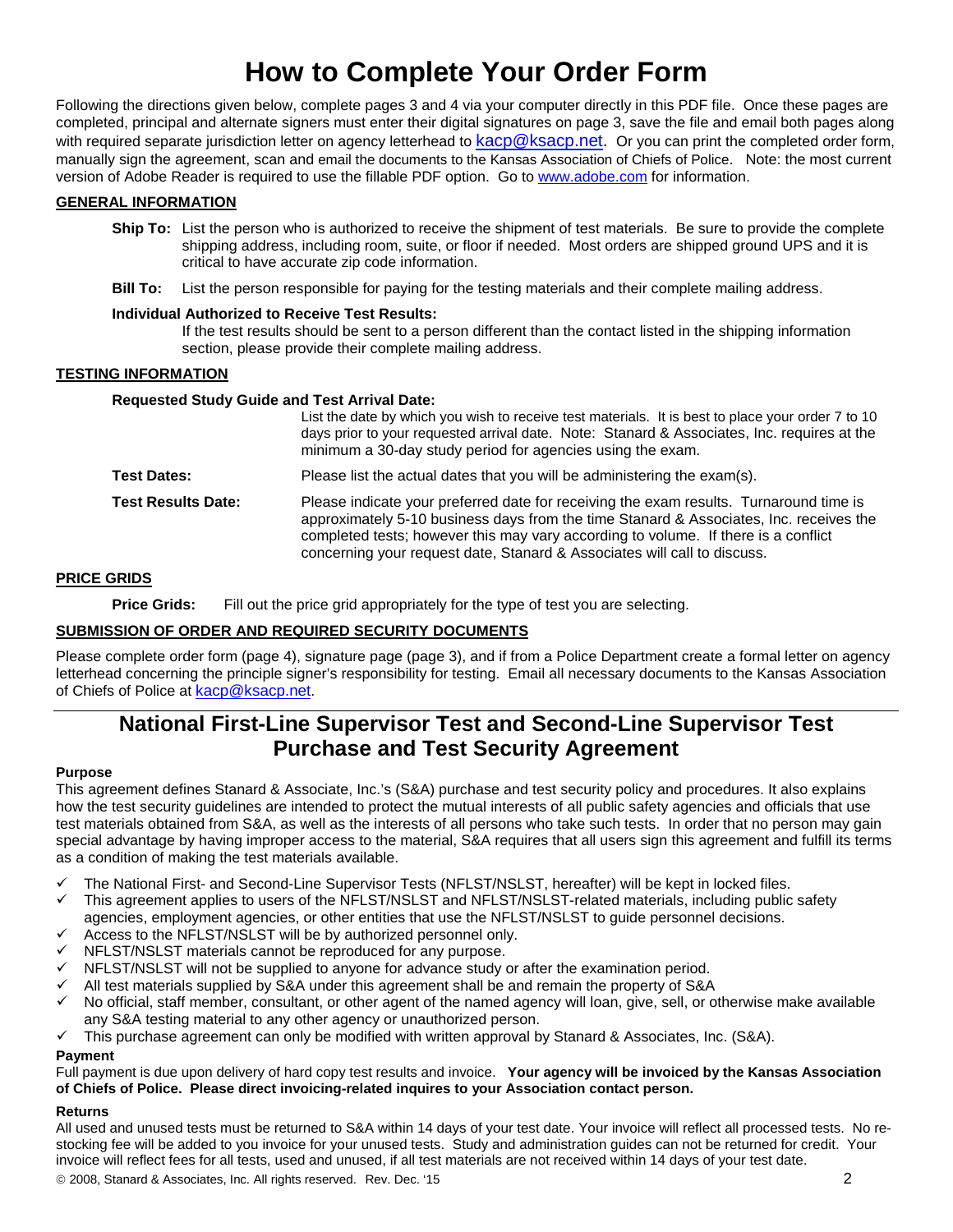#### **Shipping**

All test materials must be packaged securely for shipping and a carrier with electronic tracking capabilities must be used (e.g., UPS or Federal Express.) If materials are returned damaged because of improper packing or are lost in transit, the user is solely responsible for all damaged or missing booklets.

#### **Copyright and Test Security**

No agency, licensee or end user of the NFLST/NSLST or NFLST/NSLST guides is authorized to publish, reproduce, or adapt these materials for any purpose or by any means, including photoduplication. Duplication of testing materials is strictly prohibited. Should any NFLST/NSLST materials become involved in legal proceedings, the user (1) will inform all parties to the legal proceedings of the terms of this agreement and all confidentiality provisions, (2) will immediately notify S&A in writing of the legal proceedings, and (3) will obtain an enforceable protective order to protect and secure the confidentiality of the NFLST/NSLST test and NFLST/NSLST-related materials and to limit and restrict disclosure to the fullest extent permitted by the court and court rules.

#### **Use of the Test**

NFLST/NSLST materials received from S&A will be used only for the official purpose of the named user. Under no circumstances will NFLST/NSLST materials be available for study, copying, photographing, reproduction or re-publication, in whole or in part. Only authorized persons will have access to test materials, and test materials will not be loaned, given, sold or otherwise made available to any unauthorized person. It is the user agency's responsibility to ensure that the hiring process, and all uses and applications of this exam, including cutoff scores, complies with all applicable laws, regulations and professional guidelines for employee selection. While S&A has completed a nationwide job analysis study demonstrating the job-relatedness of the NFLST/NSLST for its intended use, it is the exclusive responsibility of the user to obtain sufficient evidence that the skills measured by the NFLST/NSLST are valid job requirements.

#### **Limitation of Liability**

In no event will S&A be liable for any indirect, consequential, exemplary, or special damages arising out of this agreement or purchase or use of NFLST/NSLST products. The user agrees that S&A is not responsible for any liability or expense incurred by the user arising out of any claim asserted by any third party that relates to use of NFLST/NSLST test materials. S&A's total liability to the user of NFLST/NSLST test materials is limited to the user's total purchase price paid for the NFLST/NSLST test materials.

#### **Authorized Signatory**

The person signing this agreement on behalf of the user agency has the full authority to enter into this agreement on behalf of the user and is authorized to bind the user to the terms of this agreement. S&A reserves the right to require the signature on this agreement of any other officer, employee or agent of the user agency who is now, or later becomes, responsible for test administration.

#### **Termination**

S&A and the Kansas Association of Chief of Police have the right to terminate this agreement and withhold or recall NFLST/NSLST materials if terms and conditions of this agreement are believed to have been violated.

To maintain the reliability and validity of the NFLST/NSLST, the individual who signs this agreement accepts, on behalf of the agency, to comply with the terms and conditions of the purchase and security agreement.

#### **Parties to the Agreement**

The parties to this Test Security Agreement are Stanard & Associates Inc. and the public agency named below.

#### **Principal Signer**

On behalf of this agency, I accept and assure compliance with its terms and conditions:

| Name of Principal Signer and Title (Please Print)                                           | Date | Signature of Principal Signer |              |  |
|---------------------------------------------------------------------------------------------|------|-------------------------------|--------------|--|
| Agency Name                                                                                 | City |                               | <b>State</b> |  |
| Telephone Number to Contact Regarding Test Scores                                           |      | Email                         |              |  |
| NOTE: Police nersennel who are principal signers must include a letter on agency letterhood |      |                               |              |  |

#### **NOTE: Police personnel who are principal signers must include a letter on agency letterhead indicating they are the individuals responsible for testing in their jurisdiction.**

#### **Alternate Signers (Optional)**

On behalf of this agency, I accept this agreement and assure compliance with its terms and conditions.

| Name of First Alternate and Title (Please Print)  | Date | Signature of First Alternate  |
|---------------------------------------------------|------|-------------------------------|
| Name of Second Alternate and Title (Please Print) | Date | Signature of Second Alternate |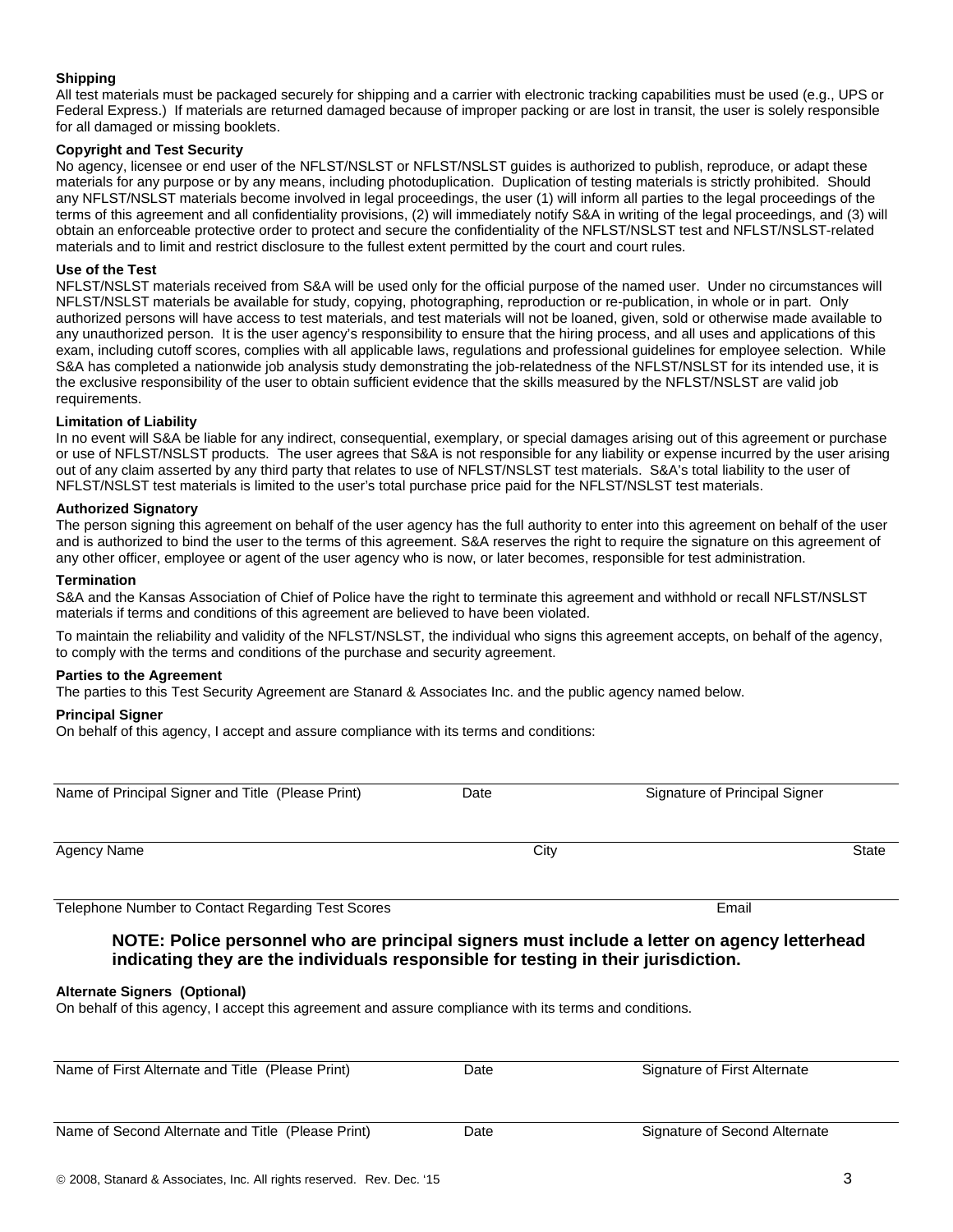### **The National First-Line Supervisor and National Second-Line Supervisor Tests (NFLST/NSLST) Order Form**

#### **GENERAL INFORMATION**

|                               | <b>Ship To:</b>                                 | <b>Bill To:</b>          |  |  |  |  |  |
|-------------------------------|-------------------------------------------------|--------------------------|--|--|--|--|--|
| Name:                         |                                                 | Name:                    |  |  |  |  |  |
| <b>Title/Rank:</b>            |                                                 | <b>Title/Rank:</b>       |  |  |  |  |  |
| Agency:                       |                                                 | Agency:                  |  |  |  |  |  |
| <b>Street Address,</b>        |                                                 | <b>Billing Address,</b>  |  |  |  |  |  |
| Room, Floor:<br>(No P.O. Box) |                                                 | Room, Floor:             |  |  |  |  |  |
| City, State<br>& Zip:         |                                                 | City, State<br>& Zip:    |  |  |  |  |  |
| Phone:                        | E-Mail:                                         | E-Mail:<br><b>Phone:</b> |  |  |  |  |  |
| Ordered                       |                                                 |                          |  |  |  |  |  |
| By:                           | This is our agency's first NFLST or NSLST order |                          |  |  |  |  |  |

#### **Individual Authorized to Receive Test Results (if different than shipping information provided above):**

| Name:                                                          | <b>E-Mail Your Order To The</b>                                                                                           |  |  |  |
|----------------------------------------------------------------|---------------------------------------------------------------------------------------------------------------------------|--|--|--|
| Title/Rank:                                                    | <b>Kansas Association of Chiefs of Police</b>                                                                             |  |  |  |
| Agency:                                                        | <b>Email Order form/Security Agreement to:</b><br>kacp@ksacp.net                                                          |  |  |  |
| <b>Street Address,</b><br><b>Room, Floor:</b><br>(No P.O. Box) | If you have questions, call: $316-733-7300$                                                                               |  |  |  |
| City, State<br>& Zip:<br><b>Phone:</b><br>Email:               | Please include a signed Security Agreement with each order.<br>If from a Police Department include a jurisdiction letter. |  |  |  |

#### **TESTING INFORMATION**

**Requested Study Guide and Test Arrival Date: \_\_\_\_\_\_\_\_\_\_\_\_\_\_** 

**Test Date(s): \_\_\_\_\_\_\_\_\_\_\_\_\_\_ and \_\_\_\_\_\_\_\_\_\_\_\_\_\_ Test Results Date \_\_\_\_\_\_\_\_\_\_\_\_\_\_**

*Turnaround time is approximately 5-10 working days from the time Stanard & Associates, Inc. receives the completed tests; however this may vary according to volume. If there is a conflict concerning your request date, Stanard & Associates, Inc will call to discuss.*

#### **PRICE GRIDS**

| <b>National First Line Supervisor Test</b><br><b>NFLST</b> |              |          |       |                                  | <b>NSLST</b> | <b>National Second Line Supervisor Test</b> |  |
|------------------------------------------------------------|--------------|----------|-------|----------------------------------|--------------|---------------------------------------------|--|
|                                                            | <b>Price</b> | Quantity | Total |                                  | <b>Price</b> | Quantity                                    |  |
| <b>NFLST</b>                                               | \$100.00     |          |       | <b>NSLST</b>                     | \$125.00     |                                             |  |
| <b>Study Guide*</b>                                        | \$10.00      |          |       | <b>Study Guide*</b>              | \$10.00      |                                             |  |
| Administration<br>Guide**                                  | \$10.00      |          |       | <b>Administration</b><br>Guide** | \$10.00      |                                             |  |

**Subtotal\*\*\* Subtotal\*\*\***

| <b>t Line Supervisor Test</b><br><b>NFLST</b> |          |       | <b>National Second Line Supervisor Test</b><br><b>NSLST</b> |              |          |              |
|-----------------------------------------------|----------|-------|-------------------------------------------------------------|--------------|----------|--------------|
| <b>Price</b>                                  | Quantity | Total |                                                             | <b>Price</b> | Quantity | <b>Total</b> |
| 00.00                                         |          |       | <b>NSLST</b>                                                | \$125.00     |          |              |
| 10.00                                         |          |       | <b>Study Guide*</b>                                         | \$10.00      |          |              |
| 10.00                                         |          |       | Administration<br>Guide**                                   | \$10.00      |          |              |

- **\* One study guide must be ordered for each test purchased.**
- **\*\* One administration guide must be purchased with each first order.**
- **\*\*\* Agencies are responsible for shipping and handling charges.**